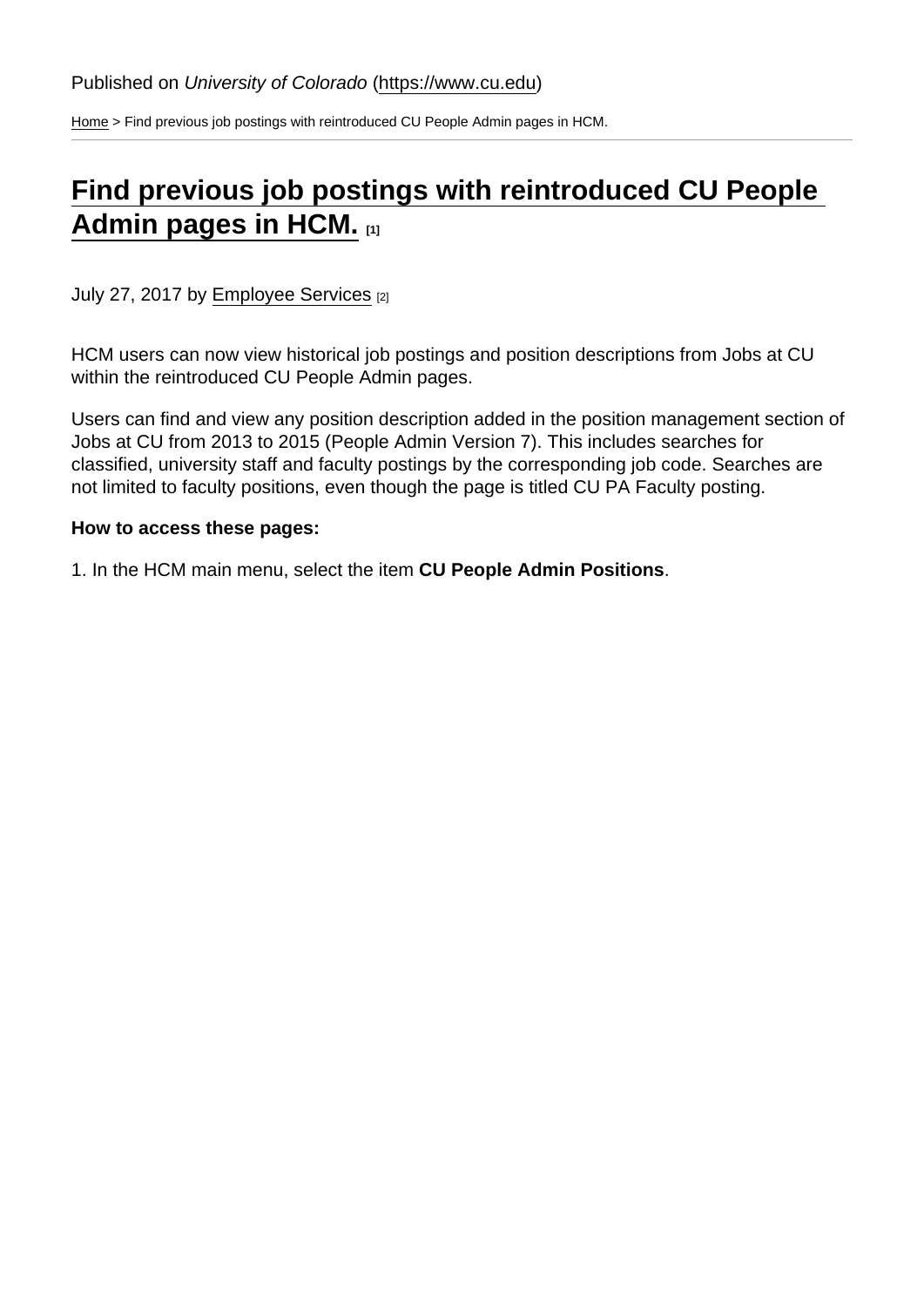

2. You will then have the option of choosing **CU People Admin Positions** or **CU People Admin Posting Details**.



3. To search in **CU People Admin Positions**, enter either the position type name, HRMS Position Number or the CU Job Code into the search field.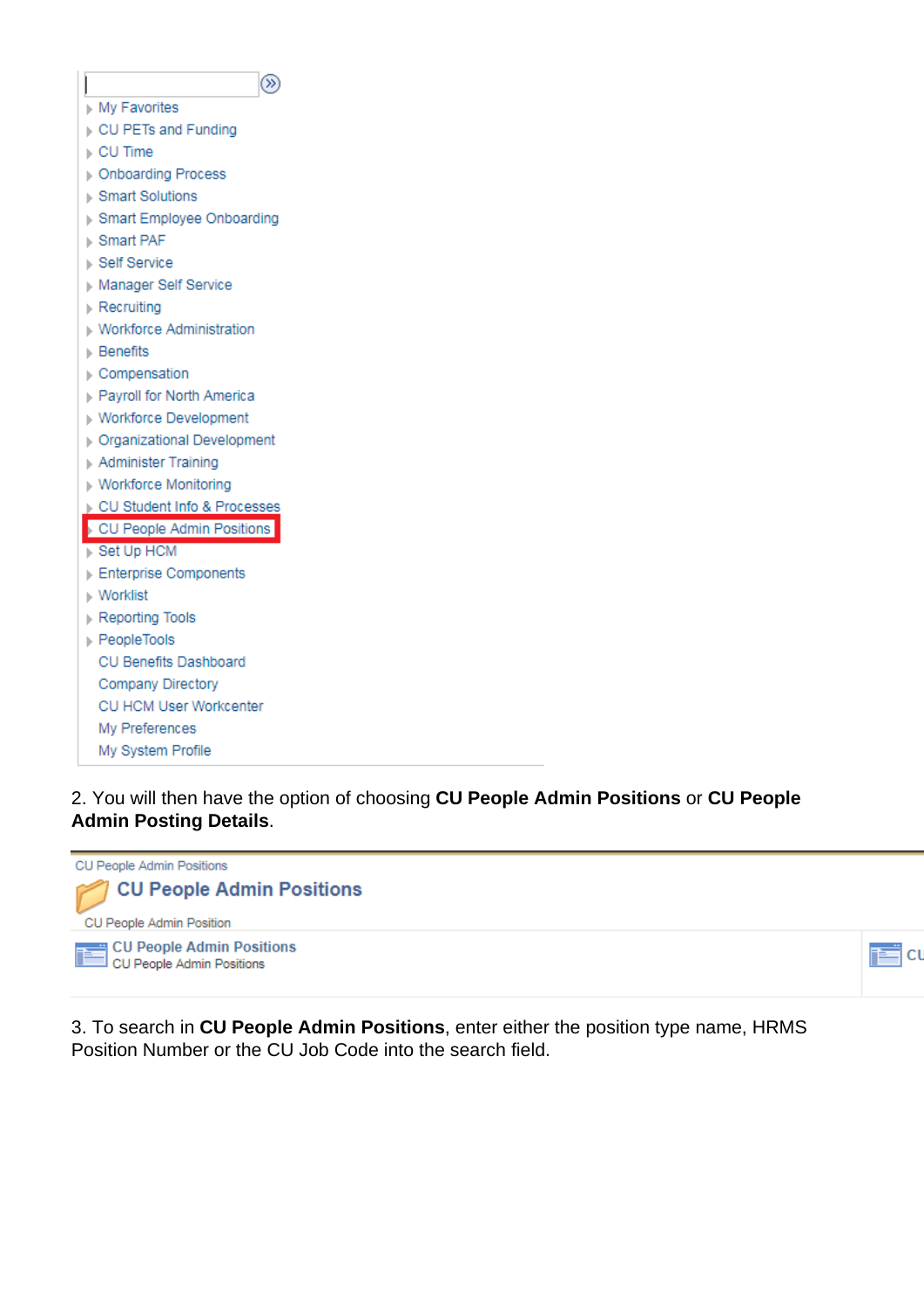## **CU People Admin Positions**

Enter any information you have and click Search. Leave fields blank for a list of all values.

| <b>Find an Existing Value</b>                  |  |
|------------------------------------------------|--|
| $\blacktriangledown$ Search Criteria           |  |
|                                                |  |
| Position Type Name begins with ▼               |  |
| HRMS Position Number begins with ▼             |  |
| CU Job code begins with ▼                      |  |
|                                                |  |
| Save Search Criteria<br>Basic Search<br>Search |  |
| Clear                                          |  |

**Please note**: When searching for a position with an HRMS Position Number, the field may require you to include the proceeding two or four zeros before the four-digit or six-digit position number.

a. **CU People Admin Positions** lets users view the position management side of past position descriptions. This includes HRMS Position Number, Working Title, Management team and more.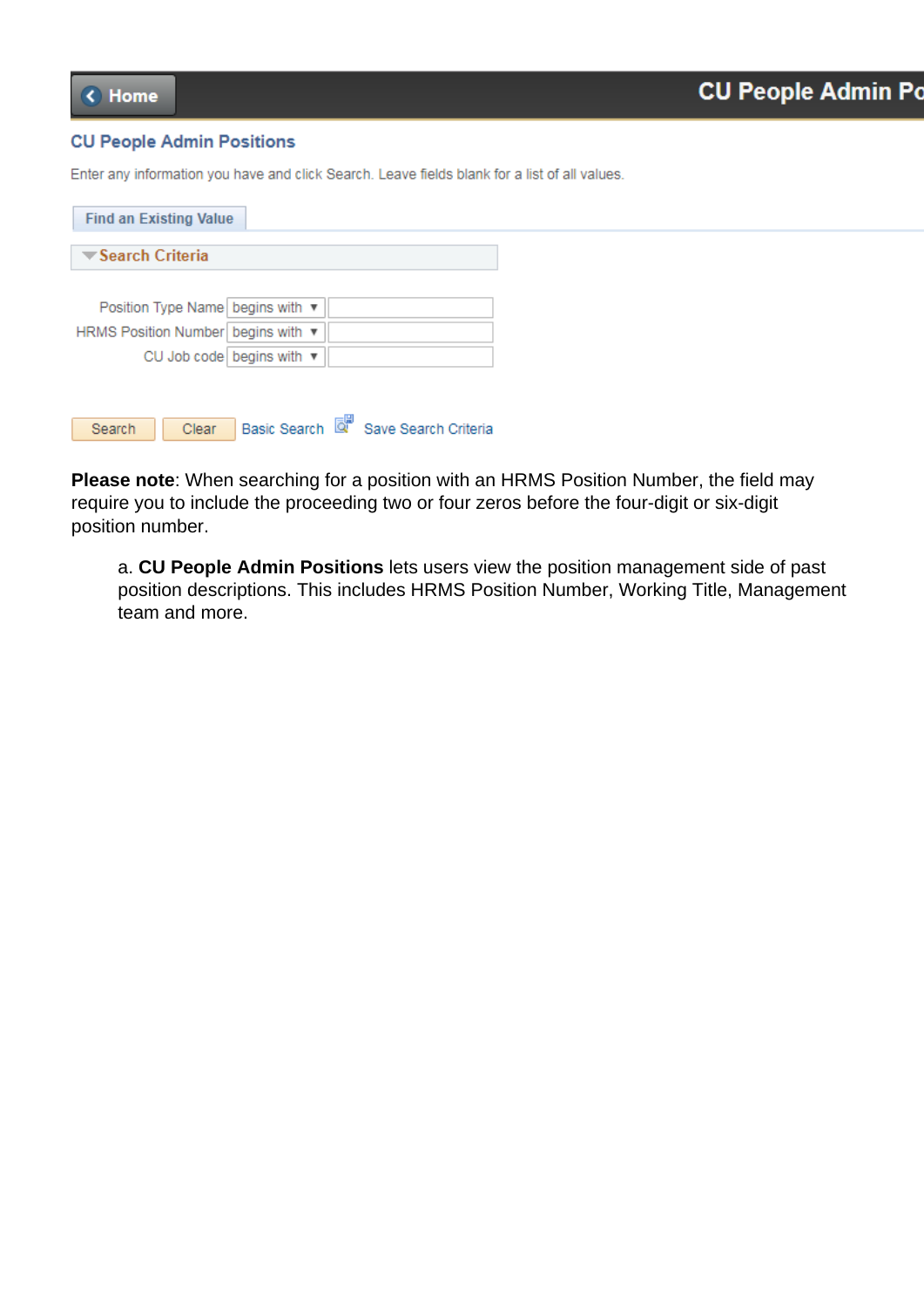

4. To search in **CU People Admin Posting Details**, enter either the position number or the CU Job Code.

**Please note:** When searching for a position with an HRMS Position Number, the field may require you to include the proceeding two or four zeros before the four-digit or six-digit position number.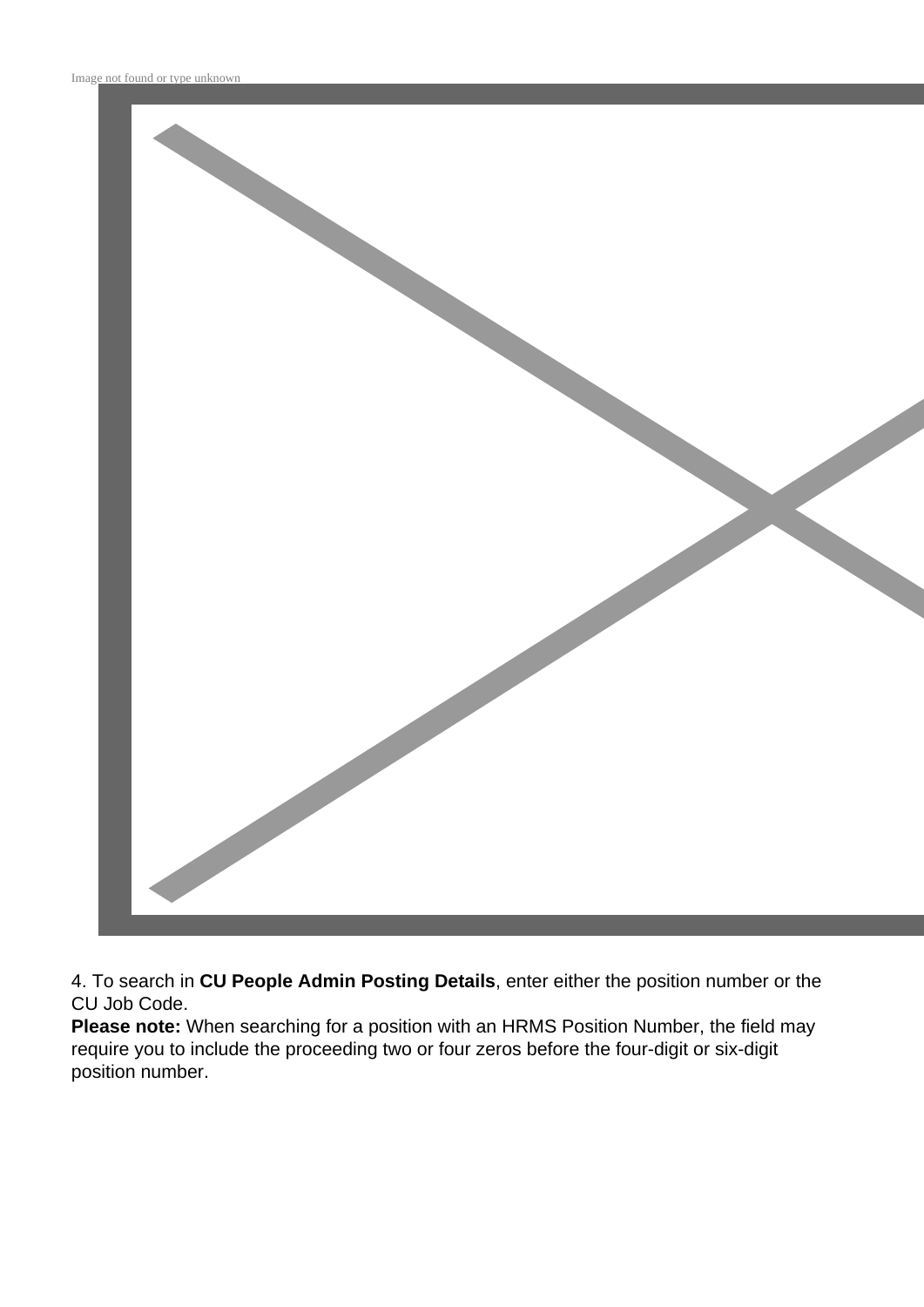

## **CU PA Faculty Posting**

Enter any information you have and click Search. Leave fields blank for a list of all values.

| <b>Find an Existing Value</b>                                     |
|-------------------------------------------------------------------|
| Search Criteria                                                   |
| Position Number begins with ▼   <br>CU Job Code begins with ▼     |
| Basic Search <b>&amp;</b> Save Search Criteria<br>Clear<br>Search |

On the navigational bar in **CU People Admin Posting Details**, the heading indicates faculty postings, which may be incorrect due to a system error. CU Admin Posting Details houses all university staff, classified staff and faculty positions.

a. **CU People Admin Posting Details** will show information previously posted to Jobs at CU for recruitment.